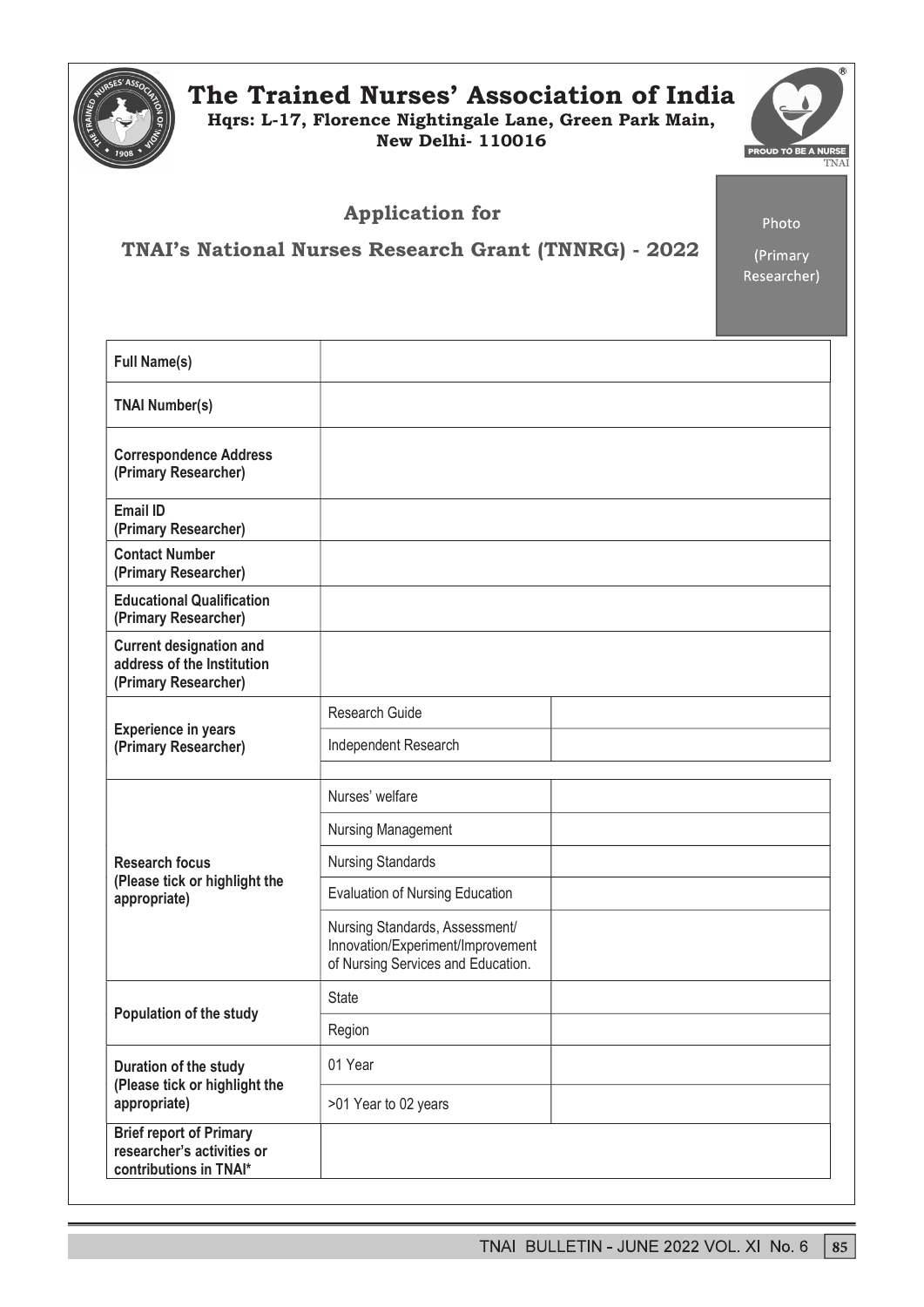| Brief profile of other members<br>of Research team* | Name:                            |
|-----------------------------------------------------|----------------------------------|
|                                                     | <b>Qualification:</b>            |
|                                                     | Designation:                     |
|                                                     | Address:                         |
|                                                     | TNAI related activities, if any: |
|                                                     |                                  |

\* Additional sheets can be used.

Declaration: I hereby declare the following:

1. The details mentioned above and the proposal submitted by me/us is true to the best of my/our knowledge and understanding. Also, I/we assure that studies done under the auspices of TNAI must and will be the intellectual property of TNAI and to be published in NJI only. I/we also will recognise and document that I/we had received the research grant from TNAI and the study is done on behalf of TNAI.

2. The research project submitted for TNAIs research grant is not part of the requirements of any course of study like B.Sc. (N)/PB.B.Sc. (N)/M.Sc. (N)/Ph.D/PDF (Post-Doctoral Fellowship) etc.

### Name of the Researcher(s) Signature(s)

#### Note:

- 1. Application shall be in prescribed performa with a detailed research proposal and the budget shall be submitted along with the recommendation by the President and Secretary of the State/UT Branch of TNAI.
- 2. The eligible candidates can apply for the research grant by sending the proposal and application via email tnai.nnrg@gmail.com or post to The Secretary General, The Trained Nurses Association of India, Headquarters: L-17, Florence Nightingale Lane, Green Park Main, New Delhi 110016.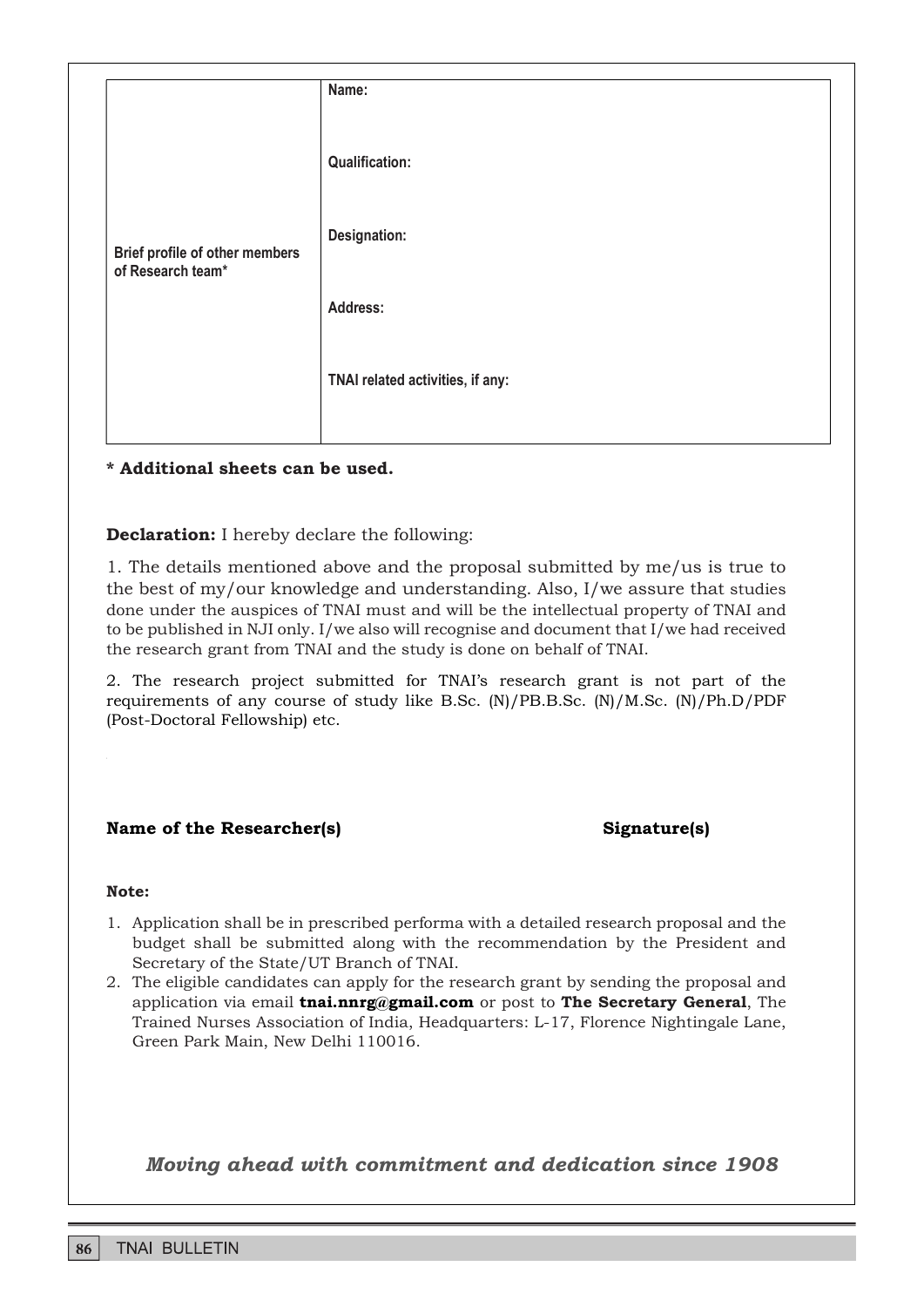



The Trained Nurses' Association of India

Hqrs: L-17, Florence Nightingale Lane, Green Park Main, New Delhi - 110016

# Guidelines for TNAI's National Nurses Research Grant- (TNNRG)

## 1. Eligibility Criteria

- a. Life membership(s) of TNAI (Minimum Two years of active membership) is mandatory.
- b. BSc/MSc/ PhD in Nursing
- c. Experience in independent research is preferable
- d. Experience in guiding research is preferable
- e. In case of a research by a team of professionals in which non nursing members are included, the primary researcher shall be a TNAI member as per criteria (1.a) above. But in any case, all nurse researchers in the team shall be TNAI members.

## 2. The Research Focus

Studies related to Nurses Welfare, Nursing Management, Nursing Standards, Assessment/ Innovation/Experiment/Improvement of Nursing Services and Education.

## 3. Population

The study should cover ideally a wide range of Population (State, Region) and not limited to a single institution.

## 4. Application and Proposal

The investigator(s) shall submit the Research Grant Application in the prescribed Performa along with the detailed proposal and the budget.

## 5. Recommendation

The application shall be recommended by the State/UT Branch President and the Secretary.

## 6. Research Grant

- TNAI National office after due consideration by the research committee may accept or reject the application at their discretion.
- TNAI can decide whether it can be fully funded or partially funded.
- Funding may be released in instalment, say 50%, after preliminary submission of proposal and Ethical committee clearance. Next 25% upon completion of study and final 25% after submitting the written document along with soft copies.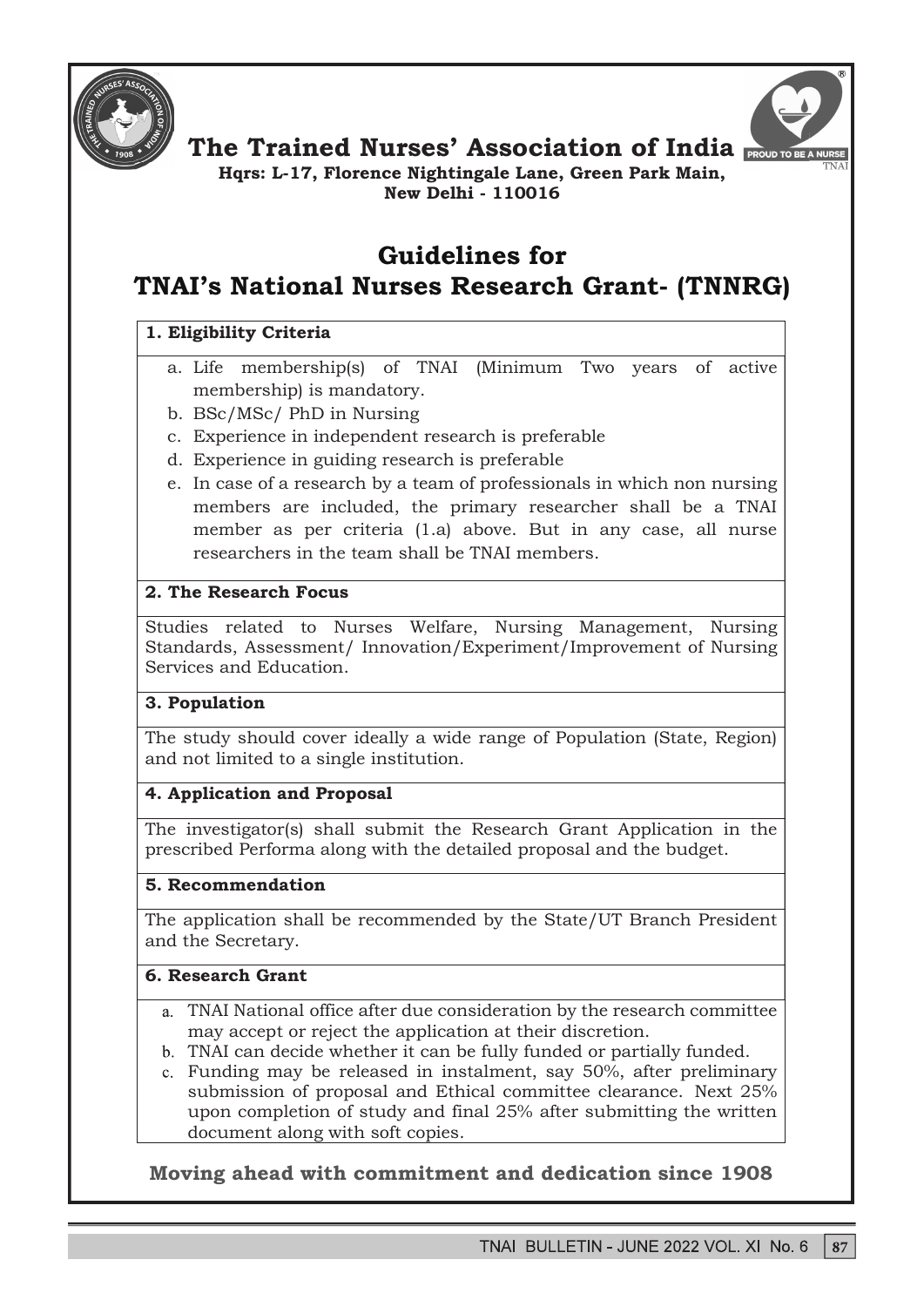Can be directly funded from National office to the Individual/Group or the research organisation.

## 7. Duration of the project

Research Study must be time framed (A time plan to be submitted by the Principal Investigator)

a. 1 Year

b. >1 Year to 2 Years

## Note: Studies planned for a period more than 2 years are not preferable.

### 8. Review of progress

Review of Progress will be done by TNAI National office at least once in every six months. The investigators shall submit the progress reports once in 6 months.

#### 9. Publication

Studies conducted under the auspices of TNAI must and will be the intellectual property of TNAI and shall be published in NJI only.

## 10. Recognition (Mandatory)

The investigator shall document and recognize the financial support from TNAI in all communications/reports/publications related to the study.

The eligible candidates can apply for the research grant by sending the proposal and application through email or post.

Email: tnai.nnrg@gmail.com

Address: The Secretary General, The Trained Nurses Association of India, Headquarters: L-17 Florence Nightingale Lane, Green Park Main, New Delhi 110016.

For more details, contact us on 011-40195407/40195409

## Published by:

## Mrs. Evelyn P Kannan,

Secretary General, The Trained Nurses Association of India New Delhi- 110016